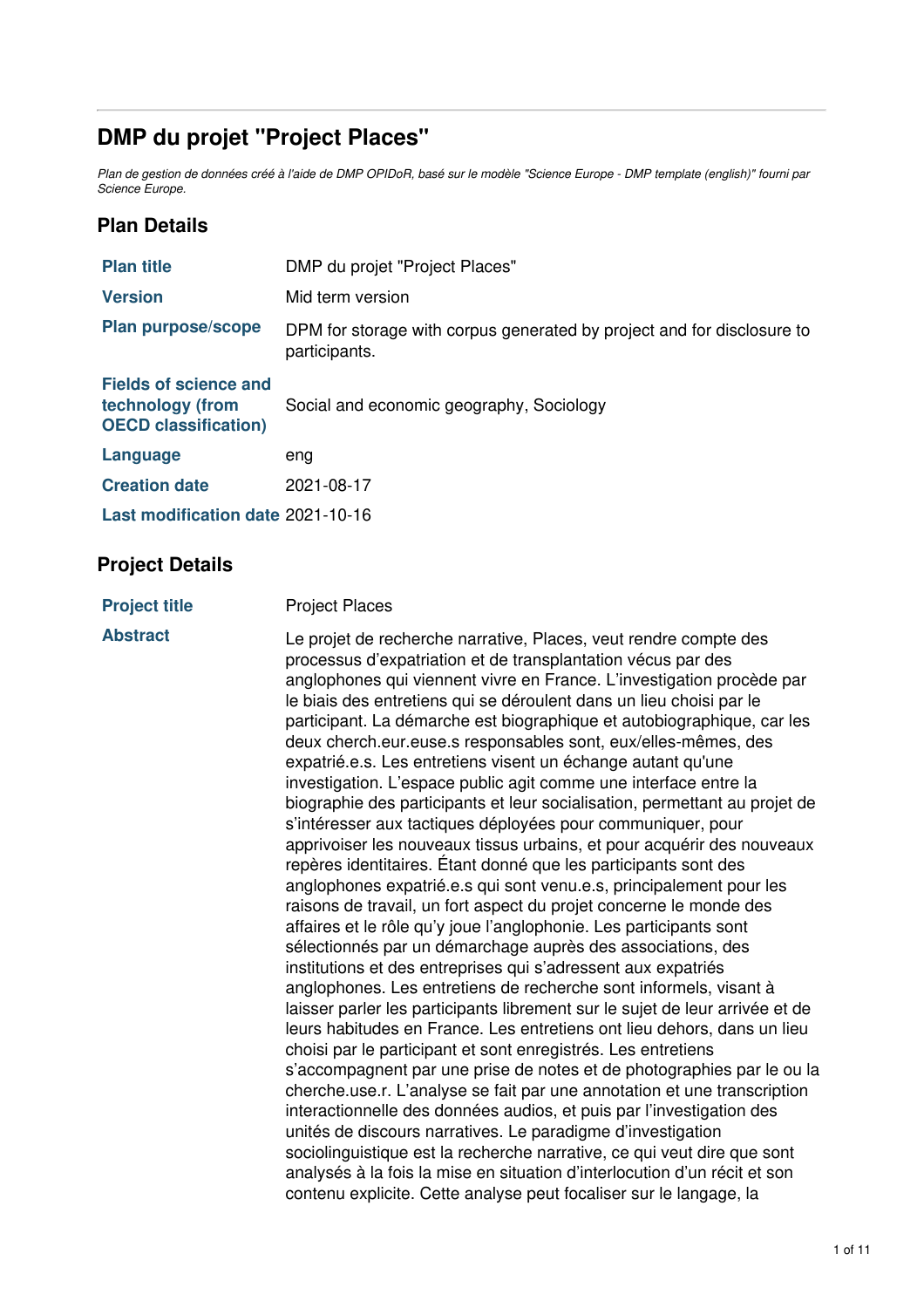stylistique, les rôles interactionnels, les itérations et les emprunts ainsi que sur les discours qui sont supposés et indexés par ces aspects du récit.

### //

The narrative research project, Places, wishes to investigate processes of expatriation and transplantation that affect anglophones in France. Research progresses through interviews that take place in an outside location chosen by participants. The approach is both biographic and autobiographic since the two lead researchers are both expatriates. Place is an interface between the biographies of participants and their new conditions of socialisation, revealing the tactics relied upon to communicate, to integrate the city and to acquire new ways of being. Given that the participants to the research are expatriated anglophones who have primarily come to France for work reasons, a significant focus of the project is on the business community and the role of English within that community. Participants are selected by approaching associations, institutions and companies that are concerned with anglophone expatriates. Research interviews are unstructured and aim to allow participants to speak freely about their arrival and their habits in France. Interviews take place outside, in a location chosen by the participant and are audio recorded. Interviews are accompanied by notes and photographs taken by the researcher. Analysis proceeds by annotation and interactional transcription of the audio data, and then by the parsing of narrative discourse units. The paradigm for the sociolinguistic research is narrative investigation, which means that data is analysed from the perspective of its interactional achievement as well as in terms of overt content. Parsing can concern linguistic features, interactional roles, iteration and borrowings as well as those discourses that are supposed or indexed by certain aspects of the narratives.

| <b>Funding</b>    | $\bullet$ lidile :   |  |
|-------------------|----------------------|--|
| <b>Start date</b> | 2021-09-01           |  |
| <b>End date</b>   | 0027-09-01           |  |
| <b>Partners</b>   | • LISAA (200615364D) |  |

### **Produits de recherche :**

1. Series of .wav audio segments, ELAN (.eaf) transcriptions and photographs (Dataset)

### **Contributeurs**

| <b>Nom</b>              | <b>Affiliation</b> | <b>Rôles</b>                                                                  |
|-------------------------|--------------------|-------------------------------------------------------------------------------|
| <b>William Kelleher</b> |                    | • DMP manager<br>• Personne contact pour les données<br>• Project coordinator |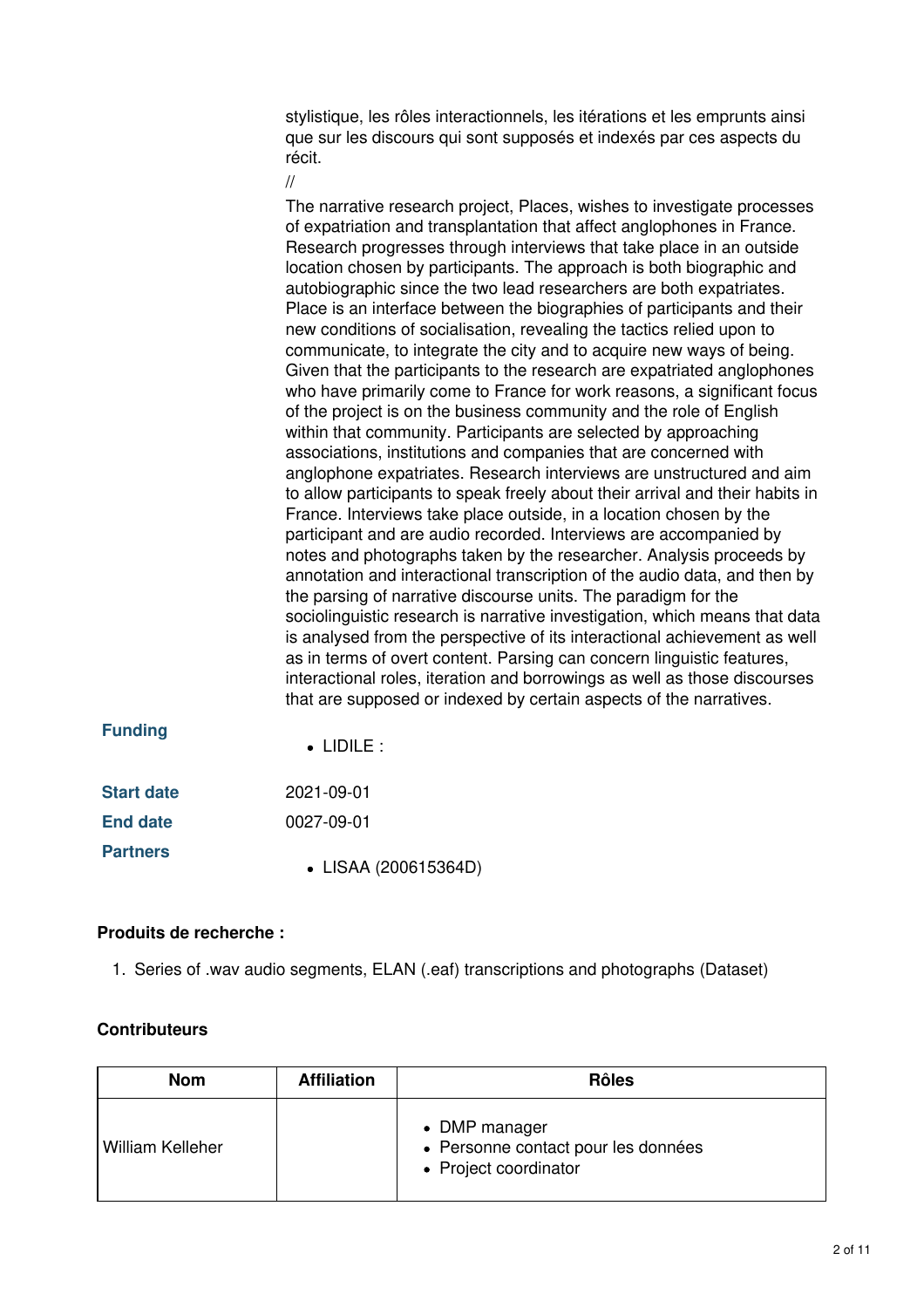Droits d'auteur :

Le(s) créateur(s) de ce plan accepte(nt) que tout ou partie de texte de ce plan soit réutilisé et personnalisé si nécessaire pour un autre plan. Vous n'avez pas besoin de citer le(s) créateur(s) en tant que source. L'utilisation de toute partie de texte de ce plan n'implique pas que le(s) créateur(s) soutien(nen)t ou aient une quelconque relation avec votre projet ou votre soumission.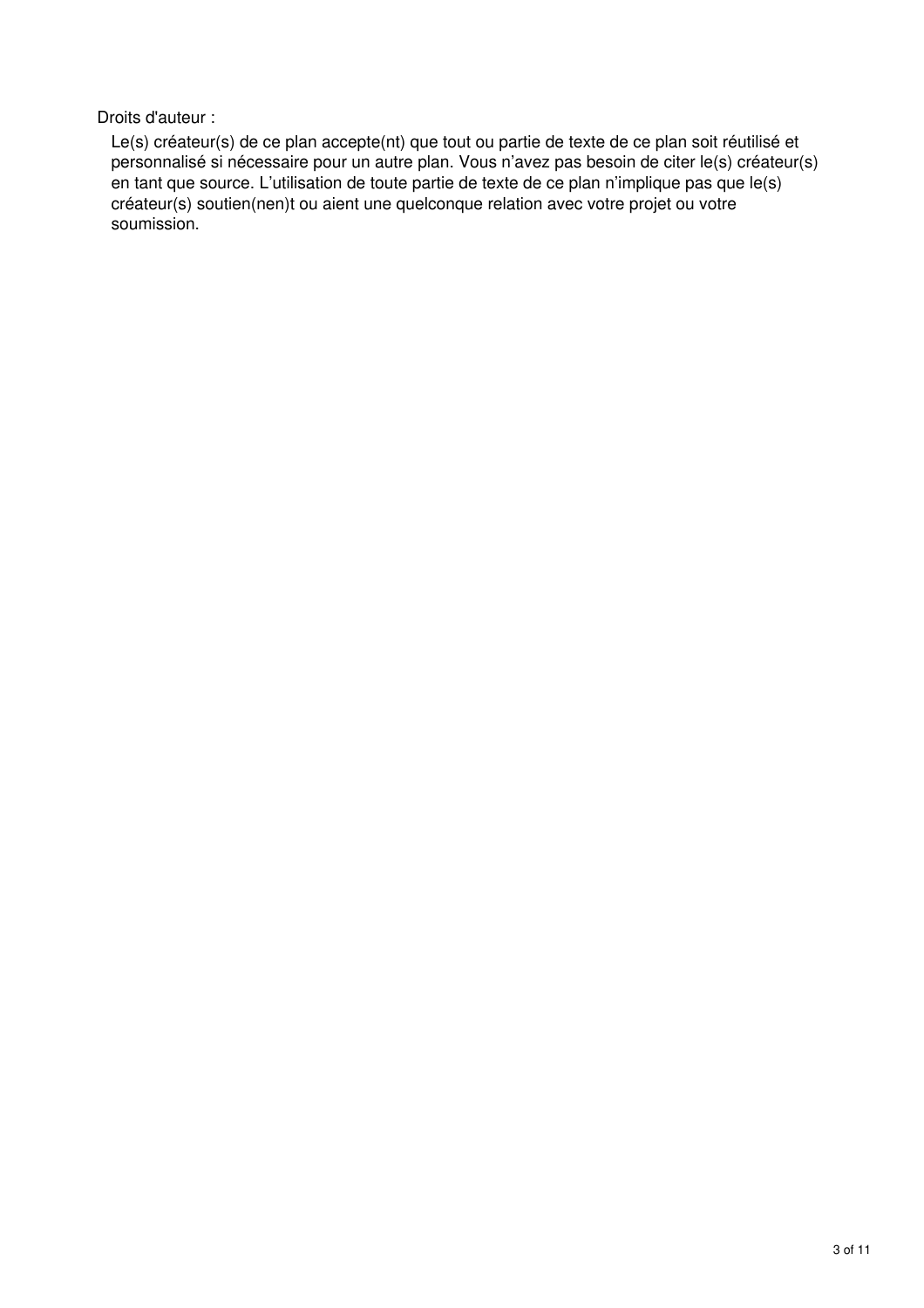# **DMP du projet "Project Places"**

### **1. Data description and collection or re-use of existing data**

Project Places corresponds to newly created data. All data elements are created as part of the project. Data is created through recorded interviews with research participants.

The project includes three types of data:

1. Documentation: authorisations, corpus documentation, metadata, information notices and technical documents;

2. Corpus: corpus of participant-related data such as recordings, transcription, notes and photographs;

3. Data: analytic data produced through analysis of the participant-related data.

Re-use: The corpus of Project Places research project data (interviews, photographs and transcripts) will be uploaded to an open datasharing platform called Nakala that is run as part of the Huma-Num Very Large Research Infrastructure ("Très Grande Infrastructure de Recherche", TGIR). This corpus will contain interview data and transcripts that may be re-used by other scientific investigators for studies into, for example, language varieties, narrative structure, experience of expatriation and interactional pragmatics. When re-used, the data and their source must be quoted (using the doi provided by the data storage platform Nakala, Huma-num).

1. Documentation, a) primary documents: Data provenance is documented at the time of recording via an authorization form provided by the researcher and filled in by the participant. Authorisations concern participation in interviews, pseudonymisation and data storage. Metadata concerns participant gender, country of birth, language, occupation, socio-economic information, place, time and conditions of the interview. Primary documentation also covers how the corpus is collected and the data organised and structured. A consent form and a metadata collection form are part of the project. b) secondary documents: Information provided by local government instances, statistical bureaux, civil society instances, bibliographic references etc.

2.Corpus: Interviews with participants give rise to a corpus of audio files, anonymised photographs of the environment surrounding the interview location, researcher notes and ELAN transcripts. ELAN is annotation software made available by the Max Planck institute. These data are stored in several formats corresponding to open standards (ODT, EAF, CSV, WAV and UTF-8 txt) and some that are proprietary (JPEG and DOCX). Participants are selected by approaching associations, institutions and companies that are concerned with anglophone expatriates. Research interviews are informal and (auto-)biographical, with a free exchange with the researchers who are, themselves, expatriates. The aim of an informal format is to allow participants to speak freely about their arrival and their habits in France. Interviews take place outside, in a location chosen by the participant and are audio recorded. Interviews are accompanied by notes and photographs taken by the researcher. A corpus of photographs and audio recordings accompanied by ELAN annotations, will be stored on a data-sharing platform Nakala that falls under the aegis of the Huma-Num Very Large Research Infrastructure ("Très Grande Infrastructure de Recherche", TGIR). This corpus will be localisable and available to other researchers through metadata and project description. The data on Nakala is accompanied by a concept note for the project, full ethical and DMP documentation and a ReadMe document that set out the contacts for the project coordination, the methodology, the interview guide and the relative agreement for citation and re-use, the Creative Commons share-alike non commercial licence. The file that is uploaded to Nakala will be a 7-zip file, within each 7-zip file will be .txt files for notes and ReadMe, .csv files for metadata and annotations, .jpg files for photographs of the site, a .wav file for the audio recording and an .eaf ELAN transcription file.

3. Data: Analysis proceeds by annotation and interactional transcription of the audio data with ELAN (.eaf), and then by the parsing of narrative discourse units (.csv, .doc, .txt and .xml formats). The paradigm for the sociolinguistic research is narrative investigation, which means that data is analysed from the perspective of its interactional achievement as well as in terms of overt content. Parsing can concern linguistic features, interactional roles, iteration and borrowings as well as those discourses that are supposed or indexed by certain aspects of the narratives. Analytic findings will be made available in the form of scientific publications that may also reference the Digital Object Indicator (DOI) of the relevant Nakala corpus data.

These data are stored in several formats corresponding to open standards (ODT, EAF, CSV, WAV and UTF-8 txt) and some that are proprietary (JPEG, PDF and DOCX). The total size of the corpus will be approximately 15GB.

The collected documentation includes:

1. Ethics and data storage authorisation forms filled in and signed by the participant and that provide for confidentiality by attribution of a pseudonym.

2. Metadata form filled in by the researcher in .csv format and later used to constitute the corpus metadata file) that respects pseudonymisation.

3. Researcher notes (these will be handwritten in a researcher field book, scanned and stored in PDF format) that respect pseudonymisation.

4. Secondary documentation in .pdf reader files.

The collected data that will constitute the corpus includes:

1. An audio recording of a semi-guided interview in either MP3 or WAV formats (.mp3 formats are light and transportable. .wav formats allow a waveform that can be incorporated into transcription software such as ELAN) that respects pseudonymisation.

2. Anonymised photographs of the surroundings of the interview location in JPEG format.

Based on these two types of data and their pseudonymisation, further data may be produced and stocked in addition to the documentation and corpus data:

1. Spreadsheets with annotations (CSV). These allow transcriptions to be prepared and then imported into ELAN, they also allow export

<sup>3.</sup> ELAN annotation files (.eaf) that respect pseudonymisation. ELAN software is chosen for the quality and standardised nature of resulting transcripts. ELAN is developed by the Max Planck institute and supported by the United Nations. It is also suitable for storage in a corpus collection.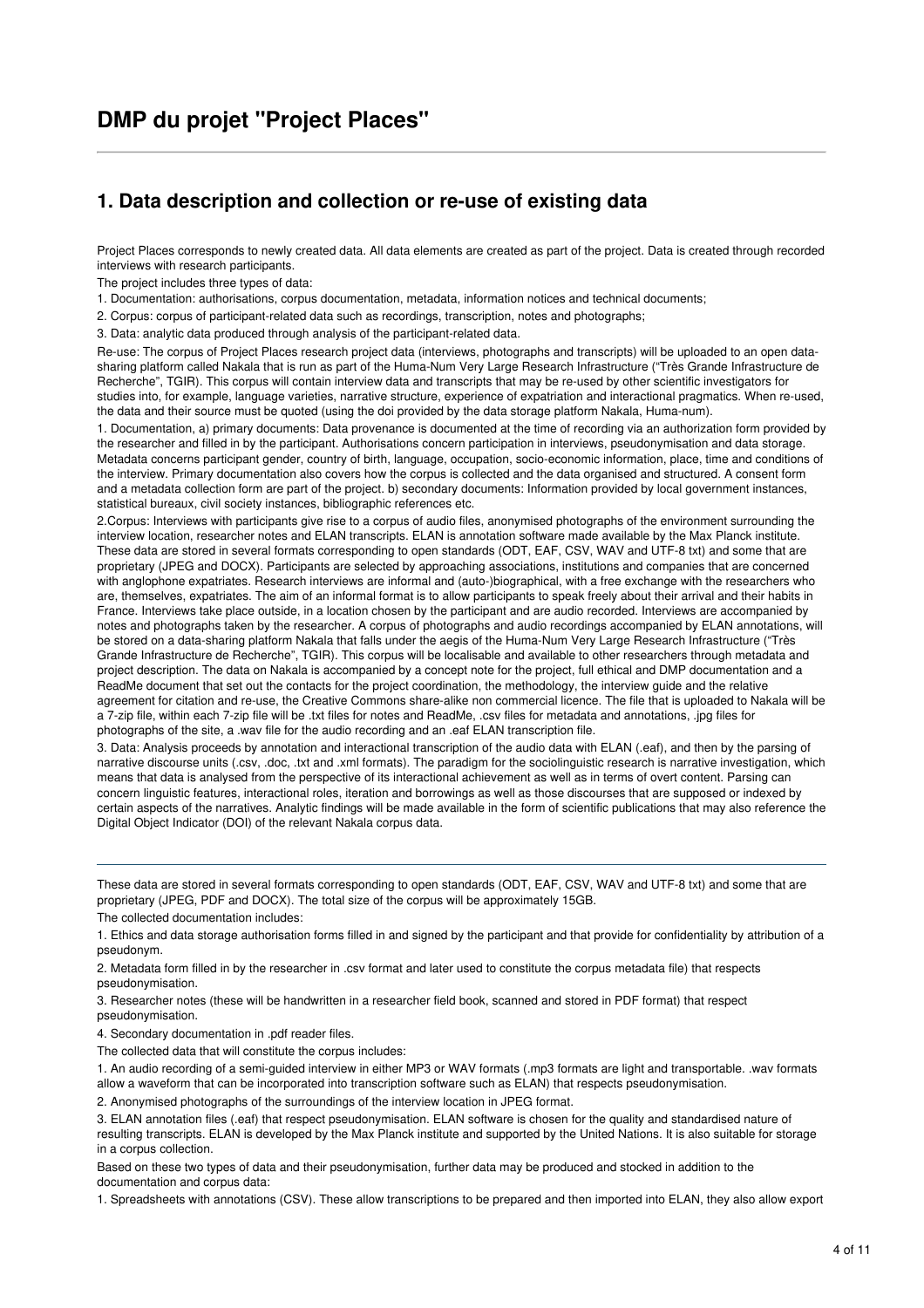into other formats such as TXT or XML that is useful for corpus analysis. 3. Parsing of data in DOCX files.

# **2. Documentation and data quality**

The corpus will be stored on the Nakala server provided by the Huma-Num Very Large Research Infrastructure ("Très Grande Infrastructure de Recherche", TGIR).

Storage on Nakala will be under a project 'collection' and accompanied by full project documentation for ethics and data management, a project concept note as well as a ReadMe form that sets out researcher contacts, methodology, interview schedule and data re-use policy - the Creative Commons share-alike non commercial licence. Nakala uses metadata included in the Dublin Core Metadata Initiative (DCMI) standard to help others identify and discover the data. This includes:

Concerning the participant (the confidentiality of whose data is protected by pseudonymisation and editing out of identifying information): - participant gender, country of birth, language, occupation, socio-economic information, place, time and conditions of the interview.

Concerning the data files:

- title, subject, description, creator, contributor, date, type, format, identifier, source, language, rights.

A metadata entry protocol is distributed to participating researchers. It's contents are as follows:

Metadata is necessary to the CONSENT FORM and for the NAKALA data sharing platform.

Language: ENGLISH, FRENCH, SPANISH etc

Dates for interviews: DD – MM - YYYY

Length of interviews: hh h mm' secs'' eg 2h34'52''

Pseudonym: ONE SINGLE NAME

Dublin Core Metadata Initiative (DCMI) - https://www.dublincore.org/specifications/dublin-core/dcmi-

terms/#http://purl.org/dc/terms/RFC5646

#### **For the interview metadata:**

- date: DD MM YYYY---------------------------------------------------------------------------------------------------------
- language spoken: ENGLISH, FRENCH, SPANISH etc---------------------------------------------------------------------------------------------------------
- declared gender: MALE / FEMALE / LGBTIQ---------------------------------------------------------------------------------------------------------
- age: IN NUMBERS eg. 39---------------------------------------------------------------------------------------------------------
- education level: PHD, MSC, BA, SEC CERT, VOC---------------------------------------------------------------------------------------------------------
- socio-economic status: UPPER/MIDDLE/LOW---------------------------------------------------------------------------------------------------------
- occupation: ONE OR TWO WORDS---------------------------------------------------------------------------------------------------------
- country of origin (birth): FULL SPELLING eg. UNITED STATES OF AMERICA------------------------------------------------------------------------- --------------------------------
- theme (work/retirement/other reason): SHORT PHRASE--------------------------------------------------------------------------------------------------------
- city of residence: FULL SPELLING---------------------------------------------------------------------------------------------------------
- neighbourhood of residence: FULL SPELLING---------------------------------------------------------------------------------------------------------
- city of work: FULL SPELLING------

neighbourhood of work: FULL SPELLING **For Nakala files under collections:**

- Data type: dataset
- Title: pseudonym\_segment\_1
- Author: researcher
- Creation date: interview date
- Licence: Creative commons attribution non commercial 4.0 international
- Description: English + Research interview data. Transcript and audio for research participant.
- Keywords: data, narrative, interview, ELAN, transcription, expatriation, anglophone, France
- Languages: English
- Subject: interview data
- Format: .pdf, .docx, .eaf, .jpg
- Source: Project Places
- Rights holder: University of Rennes

For ELAN:

- 
- <https://datcatinfo.termweb.eu/search/terms> **ISO 12620:2019**
- **annotation**: http://datcatinfo.termweb.eu/datcat/DC-2462
- **speaker turn**: http://datcatinfo.termweb.eu/datcat/DC-2976
- **narrative**: http://datcatinfo.termweb.eu/datcat/DC-4634
- **discourse unit**: http://datcatinfo.termweb.eu/datcat/DC-4577
- **discourse**: http://datcatinfo.termweb.eu/datcat/DC-2608
- **utterance**: http://datcatinfo.termweb.eu/datcat/DC-1409
- **morphosyntactic annotation**: http://datcatinfo.termweb.eu/datcat/DC-2320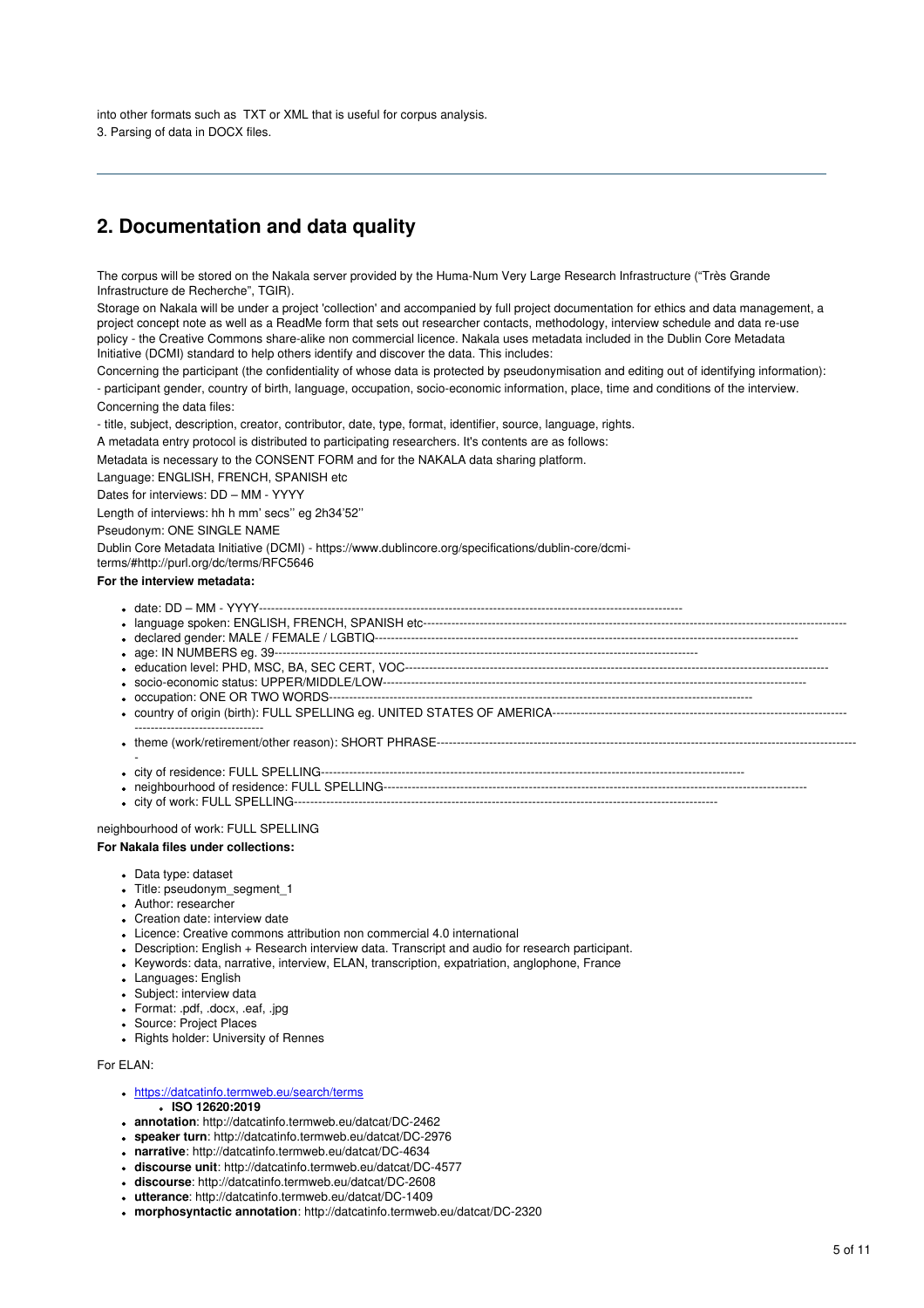**lexeme**: http://datcatinfo.termweb.eu/datcat/DC-1325

The data hosted on Nakala are organised around the concept of participant (whose confidentiality is protected by anonymisation). Each participant data is uploaded in a .zip file . Participant data consists of photographs of the site of the interview in .jpeg, .wav audio recording of interview, ELAN .eaf transcription of interview, metadata in .csv, notes in .txt. The data is attributed a DOI. The ReadMe document is uploaded and accompanies each set of participant data.

During the project, data that is in the process of being collected will be stored with the following folder structure: project name > participant data > participant identifier > visual data / audio data / transcription data. Full details on folder structure are included in a protocol that will be given to participating researchers. The contents of this protocol are as follows (see also: https://doranum.fr/stockage-archivage/comment-nommer-fichiers/):

- Initial participant folder by pseudonym (initial capitalisation) + underscore + place of interview: **Pauline\_Place de la Republique** 1. Within initial participant folder under participant pseudonym: **Pauline**
	- 1. Checklist and flow sheet to be filled in per participant: **Pauline\_Checklist + flow**
	- 2. Metadata sheet with metadata to be used on Consent forms + Nakala: **Pauline\_metadata**

should contain: participant pseudonym, date and place of interview, length of interview, metadata necessary for Nakala (use Metadata sheet proforma)

#### Notes: **Pauline\_Notes**

- 1. pseudonym + underscore + photos: **Pauline\_photos**
	- 1. Photographs of interview location with original numbering from camera
	- 2. Edited photographs (faces blanked out) by name and number: **Pauline\_1**, **Pauline\_2**, **Pauline\_3**, etc
- 2. pseudonym + underscore + audio: **Pauline\_audio**
	- 1. Mp3 files of interview by pseudonym + underscore + date + version number: **Pauline\_2021-10-05\_1**
	- 2. Edited segments that will be uploaded to sharedocs and Nakala by pseudonym + underscore + segment + version number: **Pauline\_segment\_1**
- 3. pseudonym + underscore + transcription: **Pauline\_transcription**
	- 1. ELAN .eaf files (that need to match the mp3 file extensions) by pseudonym + underscore + segment + version number: **Pauline\_segment\_1**
	- 2. MAKE SURE THAT IN ELAN the NAME OF THE ANNOTATOR is given in tier attributes, when adding or changing annotations ADD THE NAME OF THE MOST RECENT ANNOTATOR etc: **William + Hillary + Shannon …**
- All versions are in rising numerical order from **\_1**

Consistency: Data are collected by a LIDILE researcher. The audio recordings are transcribed by the researcher or by a transcription service compatible with ELAN. ELAN transcription involves the use of controlled vocabularies. The files of audio recordings, photographs and notes are verified in their structure and annotation by the researcher specialised in linguistics in consultation with a colleague, also specialised in linguistics.

Methodology: Participants are invited to an informal interview that takes place at a location of their choosing. The interview contains questions that concern: the biography of the participant, their arrival in France, their adaptation to the new environment, questions of language learning and adaptation. Interviews are accompanied by researcher notes and photographs of the location of the interview. These additional data types serve to give depth and contextualisation to the interview. A guide to possible interview questions is provided for both researcher and participant.

Possible interview questions:

#### **Informal and (auto-) biographic interview questions**

The informal interviews with participants that are envisioned as an exchange with the researchers, who are also expatriates, concern, essentially a) their biography, and its relation to space/city, b) the move to France and its implications personally, professionally, in terms of new habits and ways of being, and c) the places/spaces with which these changes are concerned.

The following questions are merely indicative serving as a quide for the kinds of prompts that the researcher might give a **participant.**

#### 1. Biography

- Where were you born?
- Can you tell me a bit about that place?
- What did it mean to you?
- Have you moved since? Where to?
- Can you remember any places to which you have/had a particular affective link or which evoke memories for you?
- Where did you go to primary school/secondary school/university …?
- Tell me more about your family
- Where do they live?
- Do you visit often?
- Where would you say your 'home' is?
- Can you think of an anecdote that concerns your home/place where you grew up?
- What kind of person would you say you are ? (outgoing, talkative etc)
- What languages do you speak?
- What is your job/position/responsibilities?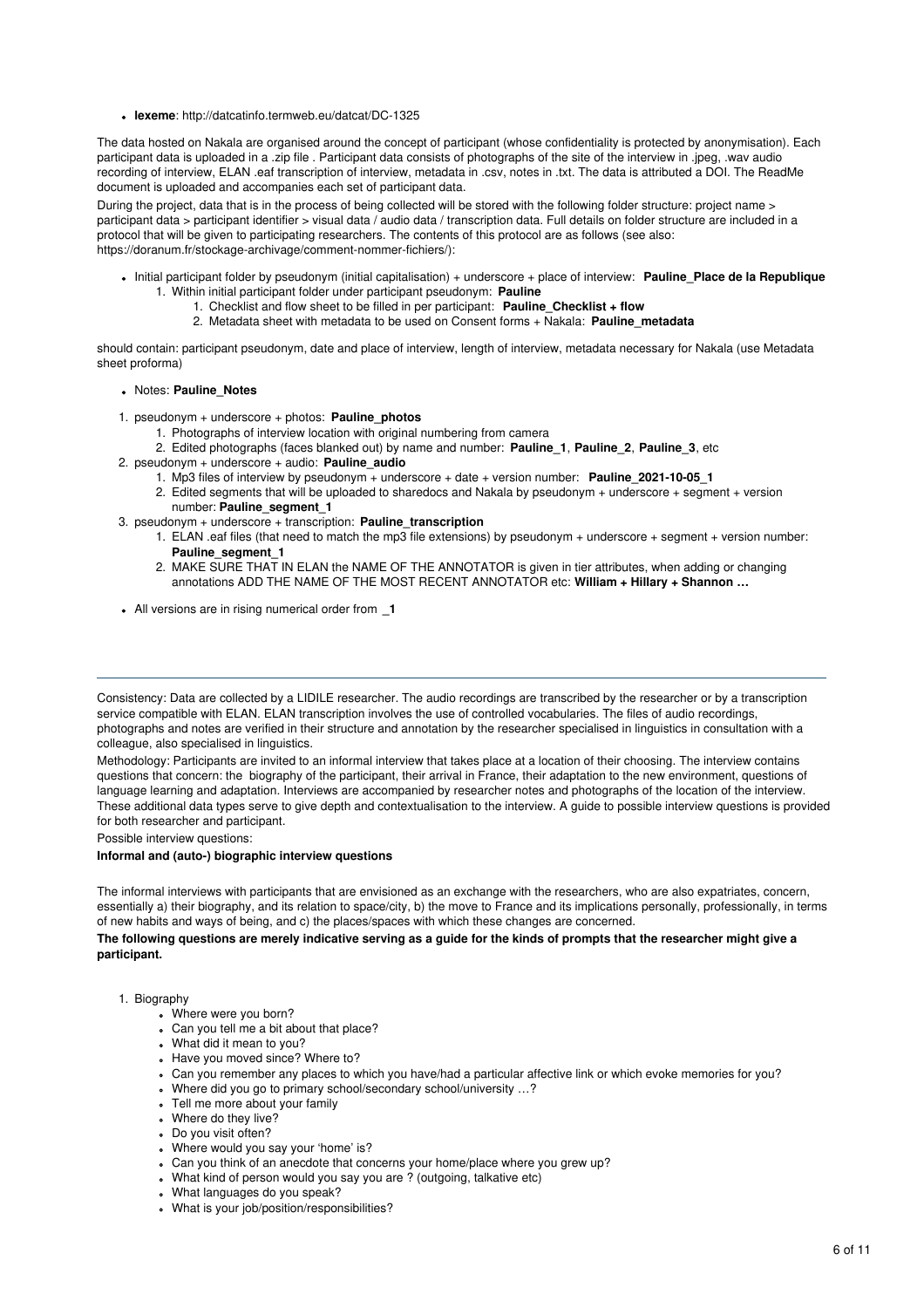- Where else have you worked? Which workplace had the most significance to you?
- 1. Move to France
	- When did you move to France?
	- Where did you move to France from?
	- What was it like leaving that place?
	- What was the move/process of leaving and arriving like?
	- Have you been overseas (for work purposes) before?
	- Why did you come to France?
	- How long will you be staying?
	- What does this place mean for you?
	- How did/do you go about feeling at home?
	- How do you get around?
	- What do you like/dislike about this place/city/country?
	- If you had to compare your home/last residence with this one, what would you say?
	- Are you learning French? / Do you speak French? / Where did you learn French?
	- How did you find your current residence?
	- What were the implications of this move for your family?
	- Can you think of an anecdote that sums up this experience (of living in/moving to France) for you?
	- How has it been to integrate your new workplace?
	- Have there been any obstacles/advantages/differences specifically related to working conditions here?
- 1. Spaces
	- What was the reason for choosing (the place in which the interview is conducted)?
	- What kinds of new habits do you have here?
	- Are there any places (like coffee shops, (super)markets …) that your new life rhythms involve?
	- What can you say of these places?
	- Can you think of an anecdote that sums up what these new places are like?
	- Can you compare your new places with your old in terms of:
		- 1. Weather
		- 2. How people behave
- Urban form
- 1. Distance
- 2. Movement
- Have you been involved in any activities (sporting, social, associative...) since you moved here?
- Do you think that this is a place in which you could be happy? Why/why not?
- Can you think of any kinds of events that defined your birthplace/home/growing up/change/expatriation/work and where did they happen?
- What are the differences between your previous residence and your new in terms of the relationship between home and work?

Prior to the beginning of all recording sessions, participants are asked to read and sign an information form and a consent form. They are also asked to agree to a pseudonym that will then be used in all data conservation, treatment and analysis. The initial questions of the interview concern a metadata questionnaire. The consent form and metadata questionnaire were created as part of the project and are based on the documents available from https://msh-lorraine.fr/nos-services/droits-et-obligations/

For quality and respect of protocols elaborated for this data management plan, a workflow checklist is given to all participating researchers. Its contents are as follows:

**SHEET FOR – PSEUDONYM: \_\_\_\_\_\_\_\_\_\_\_\_\_\_\_\_\_\_\_\_\_\_\_\_\_\_\_\_\_\_\_\_\_**

4)

**SHEET OPENED ON: \_\_\_ / \_\_\_ / \_\_\_\_\_\_\_\_**

|   | <b>Action/Event</b>                               | Yes | Dates (dd/mm/yyyy) |
|---|---------------------------------------------------|-----|--------------------|
|   | <b>First contact</b>                              |     |                    |
| 1 | Give out information sheet + project concept note |     |                    |
|   | Interview                                         |     |                    |
|   | Meetings:                                         |     |                    |
|   | 1)                                                |     |                    |
| 2 | 2)                                                |     |                    |
|   | 3)                                                |     |                    |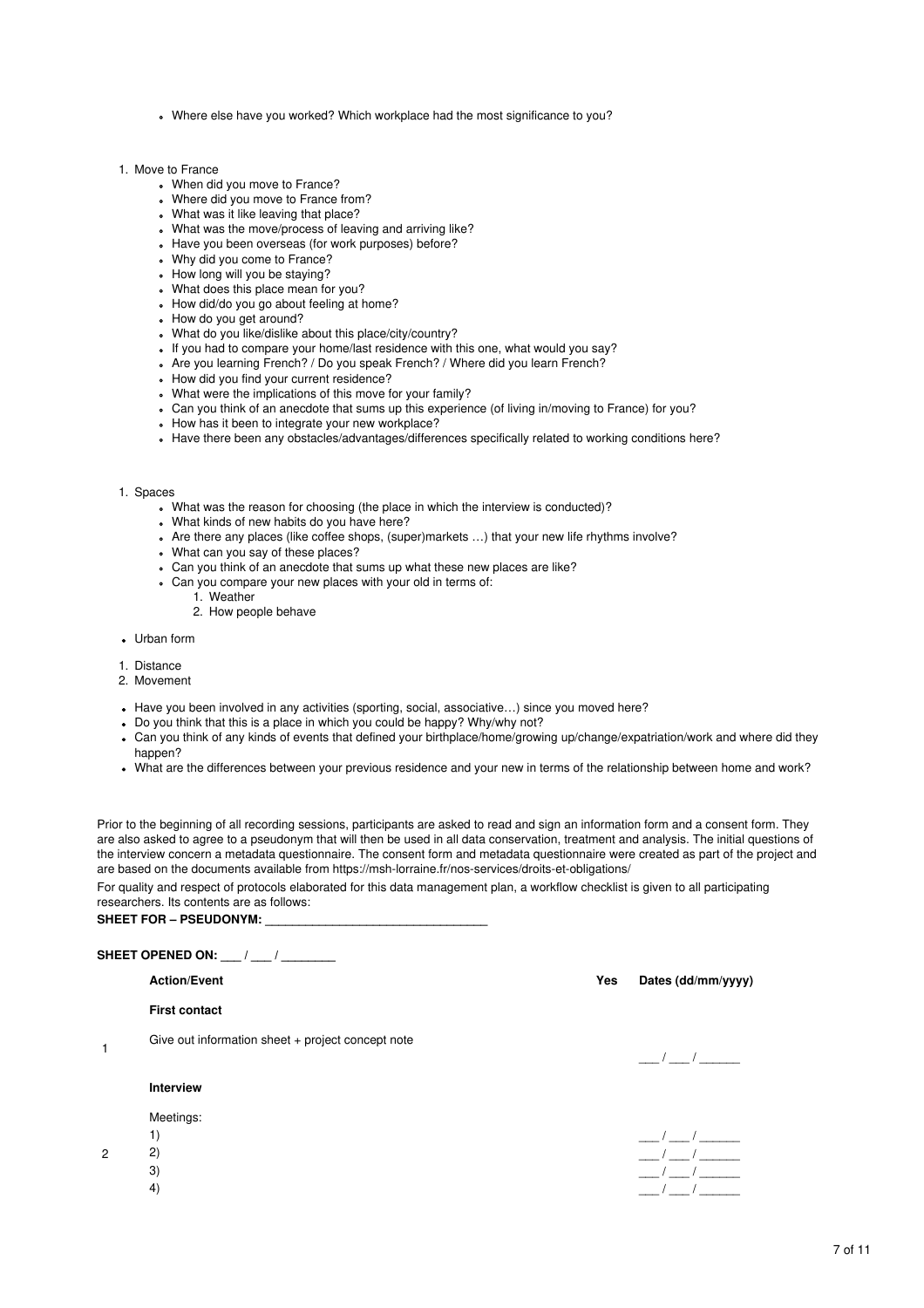| 3  | Give out ethics consent forms (making available Data Management Plan)                                                                                                                                       | $\frac{\frac{1}{2}}{2}$                                                                                                                                                                                                                                                                                                                                                                                                                                                                                                                                                                                                                                                                                                                                                                                                                                                                                                                                                                                                                                                                                    |
|----|-------------------------------------------------------------------------------------------------------------------------------------------------------------------------------------------------------------|------------------------------------------------------------------------------------------------------------------------------------------------------------------------------------------------------------------------------------------------------------------------------------------------------------------------------------------------------------------------------------------------------------------------------------------------------------------------------------------------------------------------------------------------------------------------------------------------------------------------------------------------------------------------------------------------------------------------------------------------------------------------------------------------------------------------------------------------------------------------------------------------------------------------------------------------------------------------------------------------------------------------------------------------------------------------------------------------------------|
| 4  | Complete meta-data for Nakala corpus (respect meta-data entry protocol)                                                                                                                                     | $\frac{1}{2}$ / $\frac{1}{2}$ / $\frac{1}{2}$ / $\frac{1}{2}$ / $\frac{1}{2}$ / $\frac{1}{2}$ / $\frac{1}{2}$ / $\frac{1}{2}$ / $\frac{1}{2}$ / $\frac{1}{2}$ / $\frac{1}{2}$ / $\frac{1}{2}$ / $\frac{1}{2}$ / $\frac{1}{2}$ / $\frac{1}{2}$ / $\frac{1}{2}$ / $\frac{1}{2}$ / $\frac{1}{2}$ / $\frac{1$                                                                                                                                                                                                                                                                                                                                                                                                                                                                                                                                                                                                                                                                                                                                                                                                  |
| 5  | Choose pseudonym for data storage and treatment                                                                                                                                                             | $\frac{\mu}{\mu}=\frac{1}{2}\frac{\mu}{\mu}=\frac{1}{2}\frac{\mu}{\mu}=\frac{1}{2}\frac{\mu}{\mu}=\frac{1}{2}\frac{\mu}{\mu}=\frac{1}{2}\frac{\mu}{\mu}=\frac{1}{2}\frac{\mu}{\mu}=\frac{1}{2}\frac{\mu}{\mu}=\frac{1}{2}\frac{\mu}{\mu}=\frac{1}{2}\frac{\mu}{\mu}=\frac{1}{2}\frac{\mu}{\mu}=\frac{1}{2}\frac{\mu}{\mu}=\frac{1}{2}\frac{\mu}{\mu}=\frac{1}{2}\frac{\mu}{\mu}=\frac{1}{2}\frac{\mu}{\mu}=\frac{1}{2}\frac{\mu}{\mu}=\frac$                                                                                                                                                                                                                                                                                                                                                                                                                                                                                                                                                                                                                                                               |
| 6  | Save photographs and audio recording on devices under pseudonym (respect file<br>extension naming and organisation protocol)<br>Save metadata sheet under pseudonym<br>Save checklist sheet under pseudonym | $\frac{1}{2}$ / $\frac{1}{2}$ / $\frac{1}{2}$ / $\frac{1}{2}$ / $\frac{1}{2}$ / $\frac{1}{2}$ / $\frac{1}{2}$ / $\frac{1}{2}$ / $\frac{1}{2}$ / $\frac{1}{2}$ / $\frac{1}{2}$ / $\frac{1}{2}$ / $\frac{1}{2}$ / $\frac{1}{2}$ / $\frac{1}{2}$ / $\frac{1}{2}$ / $\frac{1}{2}$ / $\frac{1}{2}$ / $\frac{1$<br>$\frac{\mu}{\mu}=\frac{1}{\mu}=\frac{1}{\mu}=\frac{1}{\mu}=\frac{1}{\mu}=\frac{1}{\mu}=\frac{1}{\mu}=\frac{1}{\mu}=\frac{1}{\mu}=\frac{1}{\mu}=\frac{1}{\mu}=\frac{1}{\mu}=\frac{1}{\mu}=\frac{1}{\mu}=\frac{1}{\mu}=\frac{1}{\mu}=\frac{1}{\mu}=\frac{1}{\mu}=\frac{1}{\mu}=\frac{1}{\mu}=\frac{1}{\mu}=\frac{1}{\mu}=\frac{1}{\mu}=\frac{1}{\mu}=\frac{1}{\mu}=\frac{1}{\mu}=\frac{1}{\mu}=\frac{1$                                                                                                                                                                                                                                                                                                                                                                                         |
|    | Data storage                                                                                                                                                                                                | $\frac{1}{2}$ / $\frac{1}{2}$ / $\frac{1}{2}$ / $\frac{1}{2}$ / $\frac{1}{2}$ / $\frac{1}{2}$ / $\frac{1}{2}$ / $\frac{1}{2}$ / $\frac{1}{2}$ / $\frac{1}{2}$ / $\frac{1}{2}$ / $\frac{1}{2}$ / $\frac{1}{2}$ / $\frac{1}{2}$ / $\frac{1}{2}$ / $\frac{1}{2}$ / $\frac{1}{2}$ / $\frac{1}{2}$ / $\frac{1$                                                                                                                                                                                                                                                                                                                                                                                                                                                                                                                                                                                                                                                                                                                                                                                                  |
| 7  | Create folder for participant + correctly name file extensions for data (respect file<br>extension naming and organisation protocol)                                                                        | $\frac{\mu}{\mu}$ / $\frac{\mu}{\mu}$ / $\frac{\mu}{\mu}$                                                                                                                                                                                                                                                                                                                                                                                                                                                                                                                                                                                                                                                                                                                                                                                                                                                                                                                                                                                                                                                  |
| 8  | Edit audio and photographs to remove all identifying or sensitive data (respect<br>ethical guidelines documentation)                                                                                        | $\frac{1}{\sqrt{2}}$<br>$\frac{1}{\sqrt{2}}$<br>$\frac{\frac{1}{2}}{2}$                                                                                                                                                                                                                                                                                                                                                                                                                                                                                                                                                                                                                                                                                                                                                                                                                                                                                                                                                                                                                                    |
| 9  | Upload edited and pseudonymised audio and photographs to sharedocs                                                                                                                                          | $\frac{1}{\sqrt{2}}$<br>$\frac{\alpha}{\alpha}$ / $\frac{\alpha}{\alpha}$ / $\frac{\alpha}{\alpha}$                                                                                                                                                                                                                                                                                                                                                                                                                                                                                                                                                                                                                                                                                                                                                                                                                                                                                                                                                                                                        |
|    | <b>Annotation</b>                                                                                                                                                                                           |                                                                                                                                                                                                                                                                                                                                                                                                                                                                                                                                                                                                                                                                                                                                                                                                                                                                                                                                                                                                                                                                                                            |
| 10 | Import audio to ELAN and use template with tiers and controlled vocabularies                                                                                                                                | $\frac{\mu}{\mu}$ / $\frac{\mu}{\mu}$ / $\frac{\mu}{\mu}$                                                                                                                                                                                                                                                                                                                                                                                                                                                                                                                                                                                                                                                                                                                                                                                                                                                                                                                                                                                                                                                  |
| 11 | Annotate<br>1)<br>2)<br>3)<br>4)<br>5)<br>6)<br>7)                                                                                                                                                          | $\frac{1}{\sqrt{2}}$<br>$\frac{\mu}{\mu}=\frac{1}{2}\left( \frac{\mu}{\mu}+\frac{1}{2}\right)$<br>$\frac{\frac{1}{2}}{2}$<br>$\frac{1}{\sqrt{2}}$<br>$-/-/$<br>$\frac{\mu}{\mu}=\frac{1}{2}\frac{\mu}{\mu}=\frac{1}{2}\frac{\mu}{\mu}=\frac{1}{2}\frac{\mu}{\mu}=\frac{1}{2}\frac{\mu}{\mu}=\frac{1}{2}\frac{\mu}{\mu}=\frac{1}{2}\frac{\mu}{\mu}=\frac{1}{2}\frac{\mu}{\mu}=\frac{1}{2}\frac{\mu}{\mu}=\frac{1}{2}\frac{\mu}{\mu}=\frac{1}{2}\frac{\mu}{\mu}=\frac{1}{2}\frac{\mu}{\mu}=\frac{1}{2}\frac{\mu}{\mu}=\frac{1}{2}\frac{\mu}{\mu}=\frac{1}{2}\frac{\mu}{\mu}=\frac{1}{2}\frac{\mu}{\mu}=\frac$<br>$\frac{1}{2}$ / $\frac{1}{2}$ / $\frac{1}{2}$                                                                                                                                                                                                                                                                                                                                                                                                                                               |
| 12 | Upload versions to sharedocs with extension _1, _2 etc<br>1)<br>2)<br>3)<br>4)<br>5)<br>6)<br>7)                                                                                                            | $\frac{\frac{1}{2}}{2}$<br>$\frac{1}{\sqrt{2}}$<br>$\frac{\mu}{\mu}$ / $\frac{\mu}{\mu}$ / $\frac{\mu}{\mu}$<br>$\frac{\mu}{\mu} = \frac{1}{\mu} \left( \frac{\mu}{\mu} \right)^2 \frac{\mu}{\mu} = \frac{1}{\mu} \left( \frac{\mu}{\mu} \right)^2 \frac{\mu}{\mu} = \frac{1}{\mu} \left( \frac{\mu}{\mu} \right)^2 \frac{\mu}{\mu} = \frac{1}{\mu} \left( \frac{\mu}{\mu} \right)^2 \frac{\mu}{\mu} = \frac{1}{\mu} \left( \frac{\mu}{\mu} \right)^2 \frac{\mu}{\mu} = \frac{1}{\mu} \left( \frac{\mu}{\mu} \right)^2 \frac{\mu}{\mu} = \frac{1}{\mu} \left( \frac{\mu}{\mu}$<br>$\frac{\mu}{\mu}=\frac{1}{2}\left( \frac{\mu}{\mu}+\frac{\mu}{2}\right)$<br>$\frac{\mu}{\mu}=\frac{1}{2}\frac{\mu}{\mu}=\frac{1}{2}\frac{\mu}{\mu}=\frac{1}{2}\frac{\mu}{\mu}=\frac{1}{2}\frac{\mu}{\mu}=\frac{1}{2}\frac{\mu}{\mu}=\frac{1}{2}\frac{\mu}{\mu}=\frac{1}{2}\frac{\mu}{\mu}=\frac{1}{2}\frac{\mu}{\mu}=\frac{1}{2}\frac{\mu}{\mu}=\frac{1}{2}\frac{\mu}{\mu}=\frac{1}{2}\frac{\mu}{\mu}=\frac{1}{2}\frac{\mu}{\mu}=\frac{1}{2}\frac{\mu}{\mu}=\frac{1}{2}\frac{\mu}{\mu}=\frac{1}{2}\frac{\mu}{\mu}=\frac$ |
| 13 | Check annotations with pair researcher                                                                                                                                                                      | $\frac{1}{\sqrt{2}}$                                                                                                                                                                                                                                                                                                                                                                                                                                                                                                                                                                                                                                                                                                                                                                                                                                                                                                                                                                                                                                                                                       |
|    | <b>Corpus</b>                                                                                                                                                                                               |                                                                                                                                                                                                                                                                                                                                                                                                                                                                                                                                                                                                                                                                                                                                                                                                                                                                                                                                                                                                                                                                                                            |
| 14 | Indicate to head researcher that participant data is ready for uploading to Nakala                                                                                                                          | $\frac{\alpha}{\alpha}$ / $\frac{\alpha}{\alpha}$ / $\frac{\alpha}{\alpha}$                                                                                                                                                                                                                                                                                                                                                                                                                                                                                                                                                                                                                                                                                                                                                                                                                                                                                                                                                                                                                                |
| 15 | Head researcher opens a folder on Nakala + completes metadata + publishes                                                                                                                                   |                                                                                                                                                                                                                                                                                                                                                                                                                                                                                                                                                                                                                                                                                                                                                                                                                                                                                                                                                                                                                                                                                                            |

8 of 11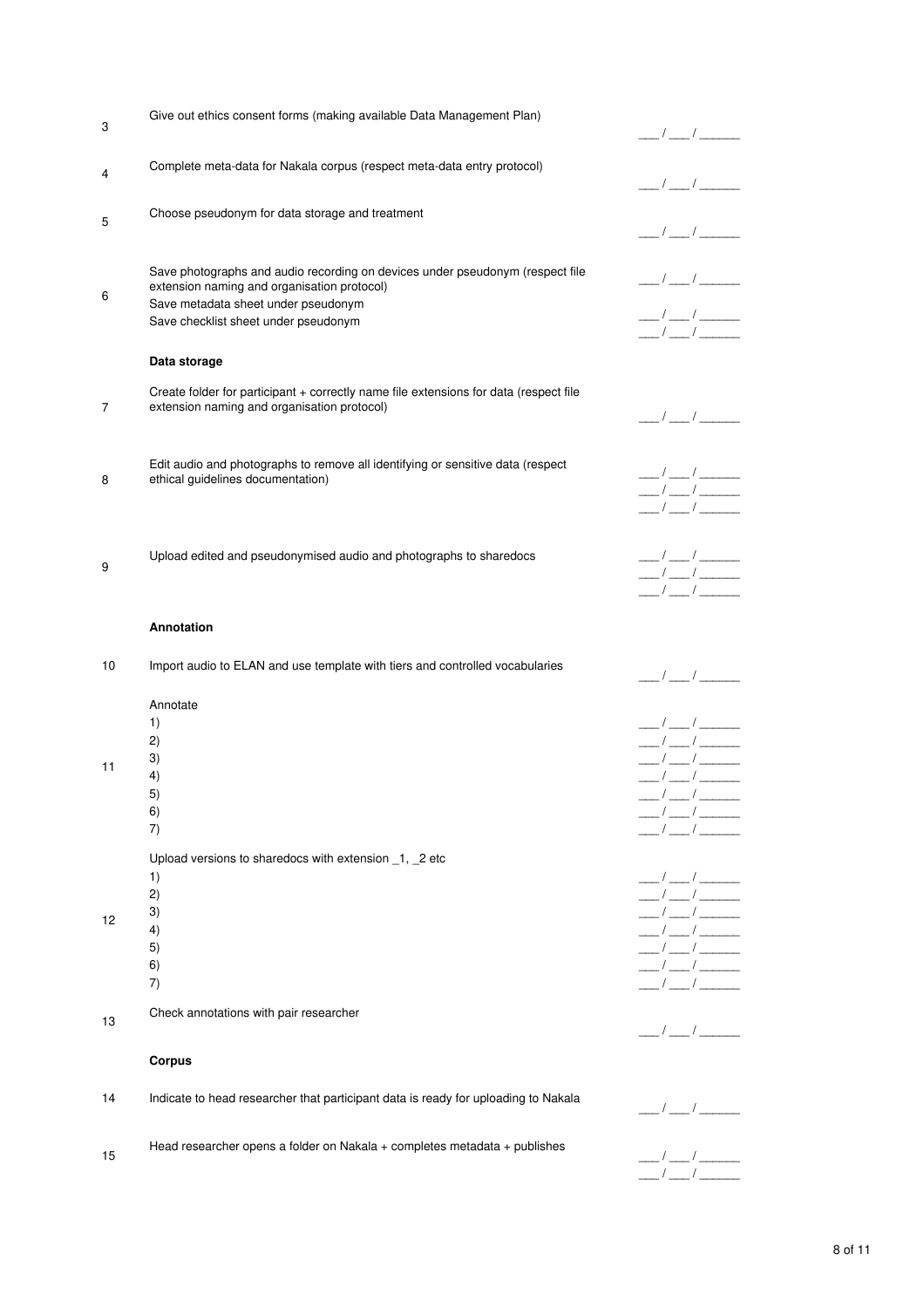### **3. Storage and backup during the research process**

The Places data set has its specific DOI persistent identifier. The Project Places also serves as a data collection node on the Nakala data storage platform with its own DOI. This collection will be associated with a LIDILE collection, also hosted on Nakala, so that the individual data set is associated with the other data sets produced by the LIDILE research unit.

The data and metadata are stored on servers belonging to the Human-Num Nakala server provided by the Huma-Num Very Large Research Infrastructure ("Très Grande Infrastructure de Recherche", TGIR). The

service includes backup on a daily basis.

Raw data are stored on the hard drive of the LIDILE researcher. Only the researcher has access to this hard drive that is access protected.

As soon as possible the researcher edits the raw data to remove any identifying information or any sensitive information. The researcher then uploads edited and pseudonymised data to the Sharedocs platform hosted by Huma-Num the Very Large Research Infrastructure ("Très Grande Infrastructure de Recherche", TGIR).

Sharedocs is used for collaborative work between researchers who in turn store versions of data on their hard drives using the data storage and file extension naming protocol referred to above.

Once data is annotated and checked the pseudonymised and edited data are then uploaded into the corpus hosted on Nakala. This corpus includes metadata, concept notes full project documentation and project ReadMe notice. The Huma-num data protection policy applies to the data stored on Nakala and on ShareDocs. These platforms are secured by institutional firewalls, identification, passwords and charters of good usage. Backup solutions are provided as part of the service. The data uploaded to Nakala will be a 7-zip file, within each 7-zip file will be .txt files for notes and ReadMe, .csv files for metadata and annotations, .jpg files for photographs of the site, a .wav file for the audio recording and an .eaf ELAN transcription file. This offers the advantage of being able to protect data 7-zip files with a password. This password can be made available in the ReadMe. It does not alter the accessibility of the data but it does mean that those accessing the data must read the ReadMe and take cognizance of citation norms, researcher contact information, project documentation and methodology. It is a significant and additional level of protection.

A good practice participant checklist and workflow was given above in 2b and gives relevant storage instructions.

Head researcher will regularly check backup, ShareDocs and Nakala.

The aim of Project Places is not to collect sensitive data.

The confidentiality of non-sensitive participant data is protected by pseudonymisation.

Before beginning an interview, and when reading information and consent forms, participants are requested to choose a pseudonym. It is then solely this pseudonym that is used to refer to the participant in the interview, in the recording, and then for data storage, editing to remove identifying information and for conservation.

Sensitive data that is removed is defined by the institutional DPO and includes:

racial or ethnic references, political opinions, religious and philosophical convictions, trade union affiliation, genetic and biometric data, health data, sexual data, penal record, identification document data and numbers.

Confidential data that is removed includes:

names and addresses of persons directly related to the participant, proper names such as residential street addresses, telephone numbers, work names and addresses and specific identifying times and events.

Raw data from the interview are stored on hard drive of the LIDILE researcher. Only the researcher has access to this hard drive that is access protected. Only the pseudonymised and edited data are uploaded onto the corpus hosted on Nakala that is destined for the scientific community.

Huma-num Very Large Research Infrastructure ("Très Grande Infrastructure de Recherche", TGIR) data protection policy applies to the data stored on Nakala. Backup solutions are provided as part of the service. The data uploaded to Nakala will be a 7-zip file, within each 7-zip file will be .txt files for notes and ReadMe, .csv files for metadata and annotations, .jpg files for photographs of the site, a .wav file for the audio recording and an .eaf ELAN transcription file. This offers the advantage of being able to protect data 7-zip files with a password. This password can be made available in the ReadMe. It does not alter the accessibility of the data but it does mean that those accessing the data must read the ReadMe and take cognizance of citation norms, researcher contact information, project documentation and methodology. It is a significant and additional level of protection.

## **4. Legal and ethical requirements, codes of conduct**

Subjects are given an information sheet that details the project aims, methodology and types of data collected as well as the data management plan. They are also given information regarding the pseudonymization of their data and they sign a consent form. This consent form gives the reason for data collection which is the public mission of the university to collect data that serves for scientific research. The consent form also gives details for contacting the data protection officer of the university and the data protection agency (the CNIL - Commission Nationale de l'Informatique et des Libertés - National Commission for Freedoms and Information Treatment).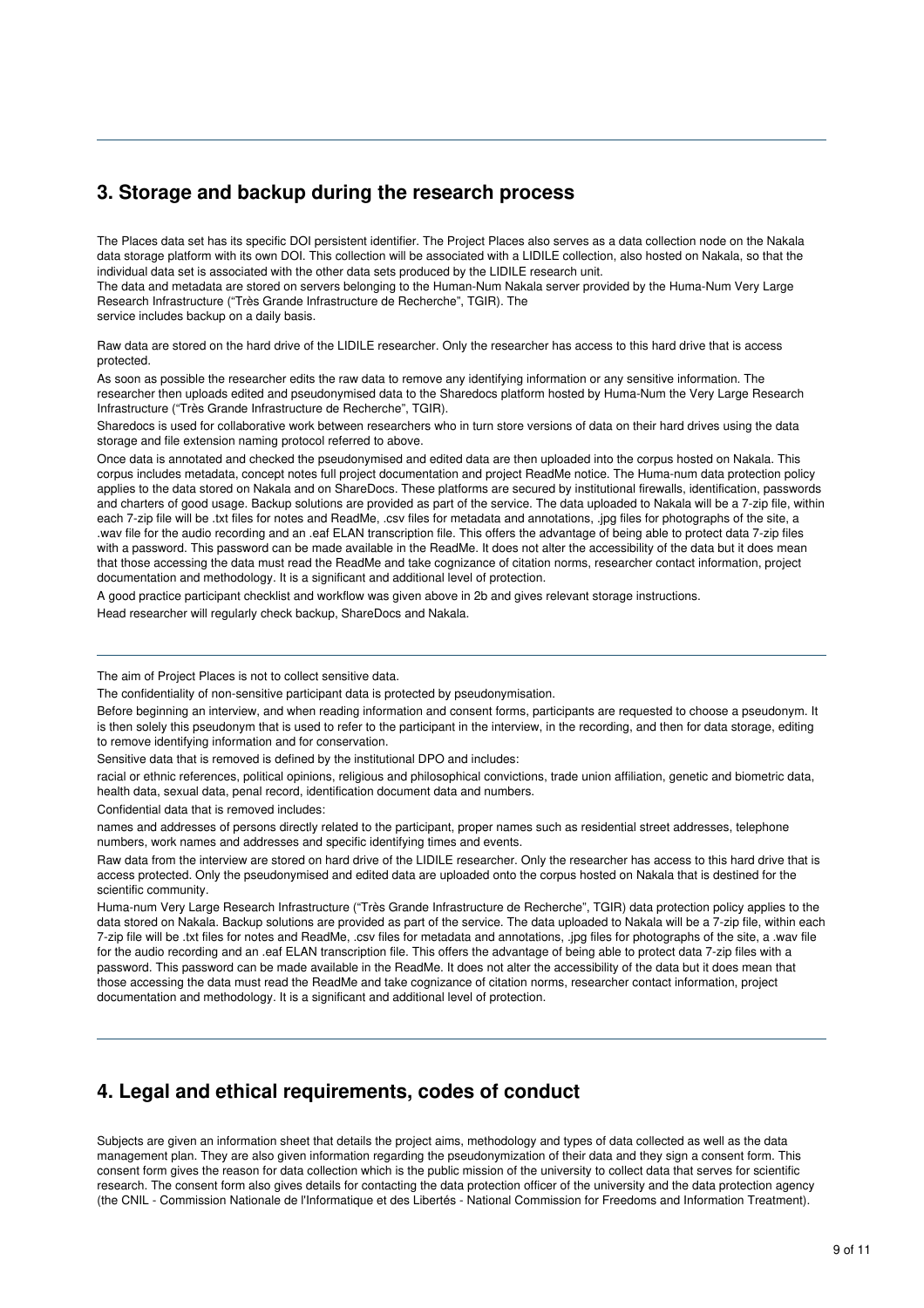They can contact the researcher to access, correct or delete their data.

Nakala is a research infrastructure, it is destined for the community of researchers and protected by registration and by a creative commons share-alike non commercial licence for re-use and citation. In addition, the data uploaded to Nakala will be a 7-zip file protected with a password. This password can be made available in the ReadMe. It does not alter the accessibility of the data but it does mean that those accessing the data must read the ReadMe and take cognizance of citation norms, researcher contact information, project documentation and methodology. It is a significant and additional level of protection.

The data is held by the LIDILE research team of Rennes 2 university. Access is controlled by the researcher. The data on Huma-Num Nakala is available to the scientific community via persistent DOI. It is protected under a Creative Commons share-alike non commercial licence.

Conformity of the project and ethical considerations are checked and verified following a submission of all relevant documentation for the project to the University Rennes 2 data management consultant and legal and ethical committee and its Data Protection Officer.

Conformity of the project and ethical considerations are checked and verified following a submission of all relevant documentation for the project to the University Rennes 2 data management consultant and legal and ethical committee and its DPO.

The University Rennes 2 has a data management support platform SOCle (https://socle.univ-rennes2.fr/) that hosts contacts, and a good usage charter.

Only data necessary for studying sociolinguistically pertinent processes of language and adaptation to expatriation are stored on Nakala. Raw data are stored on the researcher computer and are not shared. Only pseudonymised and edited data will be shared, for questions of research and annotation consistency and reliability with research colleagues. Sharing will be facilited through a sharedoc platform such as the one hosted by Huma-Num the Very Large Research Infrastructure ("Très Grande Infrastructure de Recherche", TGIR).

Consent forms, that contain personal information, are paper-based and kept seperate from all data either raw or treated and are therefore confidential. Pseudonymisation is robust.

| Role       | Type of access                                     | Location                     |
|------------|----------------------------------------------------|------------------------------|
| Researcher | Full                                               | Hard drive, sharedoc, Nakala |
| Colleague  | Pseudonymised and edited participant data elements | ShareDocs, Nakala            |

Sensitive data that is removed is defined by the institutional DPO and includes:

racial or ethnic references, political opinions, religious and philosophical convictions, trade union affiliation, genetic and biometric data, health data, sexual data, penal record, identification document data and numbers.

Confidential data that is removed includes:

names and addresses of persons directly related to the participant, proper names such as residential street addresses, telephone numbers, work names and addresses and specific identifying times and events.

### **5. Data sharing and long-term preservation**

Data are shared publicly through query interfaces (Nakal UI and API) linked to data stored in the Nakala database. These interfaces will give access to the metadata of the Nakala collection for Project Places. The pseudonymized and edited participant data is available to the scientific community.

Data are shared under the Creative commons share alike non-commercial licence.

The research calendar for the project is as follows:

| <b>Phase</b>           | <b>Start</b>      | End               | <b>Duration</b>      |
|------------------------|-------------------|-------------------|----------------------|
| 1 : Data collection    | 01 September 2021 | 01 May 2024       | 2 year $\frac{1}{2}$ |
| 2 : Corpus collation   | 01 September 2021 | 01 September 2024 | 3 years              |
| 3 : Narrative analysis | 01 September 2021 | 01 September 2025 | 4 years              |
| 4: Publications        | 01 September 2021 | 01 September 2027 | 6 years              |

The data uploaded to Nakala will be openly accessible to the scientific community and citable through attribution of a DOI. There are two levels of restriction to data sharing. Firstly, Nakala itself forms part of the Huma-Num TGIR and requires a sign-in for full functionality, although it does also have a preview option. Secondly, within Nakala access to the Places data requires specific software. The 7-zip software is necessary for opening the data files. These are protected with a password. This password can be made available in the